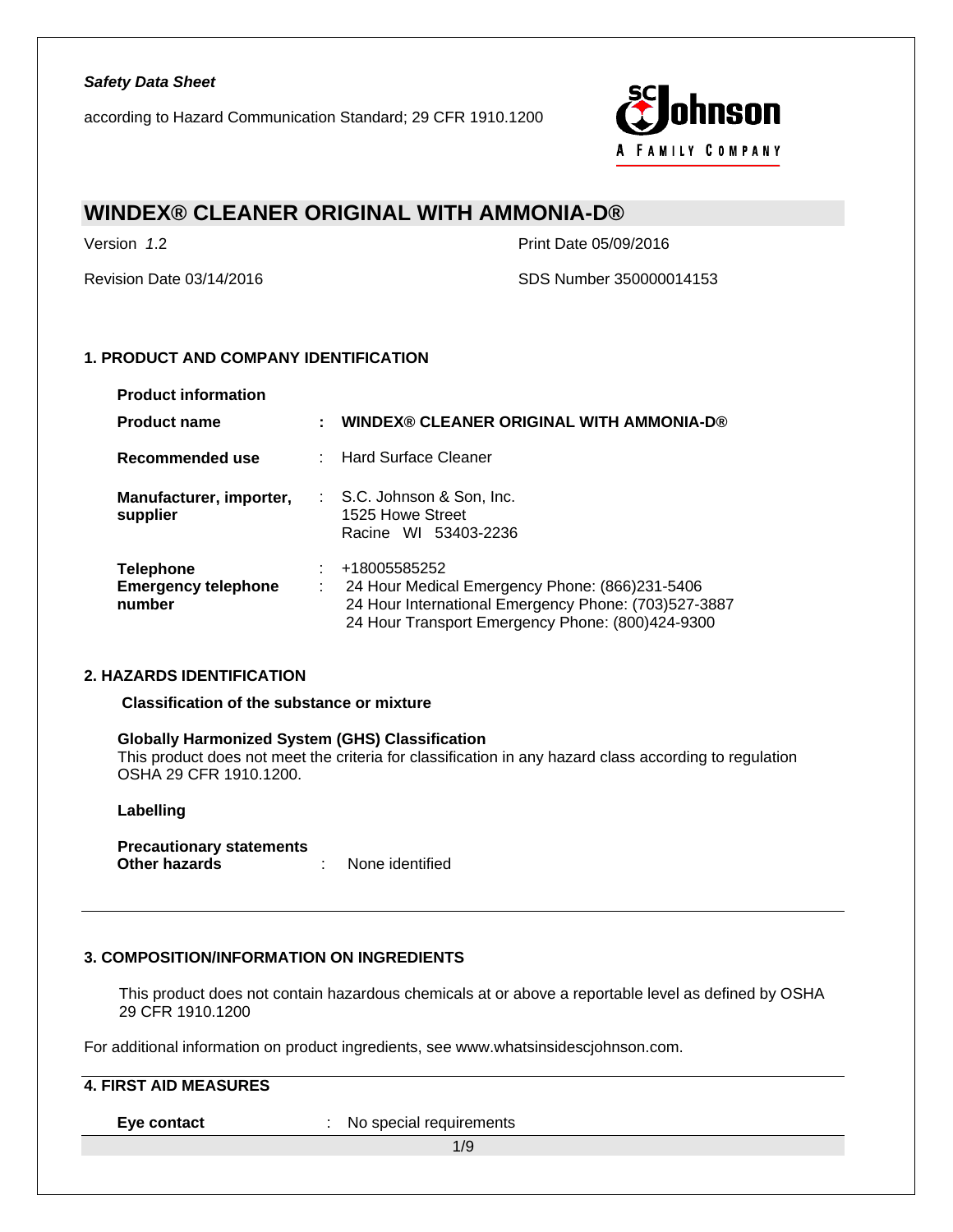according to Hazard Communication Standard; 29 CFR 1910.1200



# **WINDEX® CLEANER ORIGINAL WITH AMMONIA-D®**

Version *1*.2 Print Date 05/09/2016 Revision Date 03/14/2016 **SDS Number 350000014153** 

| <b>Skin contact</b> | : No special requirements  |
|---------------------|----------------------------|
| <b>Inhalation</b>   | : No special requirements. |
| <b>Ingestion</b>    | : No special requirements  |

### **5. FIREFIGHTING MEASURES**

| <b>Suitable extinguishing</b><br>media  | Use water spray, alcohol-resistant foam, dry chemical or<br>carbon dioxide.                                                                                                                              |
|-----------------------------------------|----------------------------------------------------------------------------------------------------------------------------------------------------------------------------------------------------------|
| Specific hazards during<br>firefighting | : Container may melt and leak in heat of fire.                                                                                                                                                           |
| <b>Further information</b>              | : Fight fire with normal precautions from a reasonable distance.<br>Standard procedure for chemical fires. Wear full protective<br>clothing and positive pressure self-contained breathing<br>apparatus. |

## **6. ACCIDENTAL RELEASE MEASURES**

| <b>Personal precautions</b>                                        | ÷. | Wash thoroughly after handling.                            |
|--------------------------------------------------------------------|----|------------------------------------------------------------|
| <b>Environmental</b><br>precautions                                |    | : Outside of normal use, avoid release to the environment. |
| <b>Methods and materials</b><br>for containment and<br>cleaning up |    | Dike large spills.<br>Clean residue from spill site.       |

### **7. HANDLING AND STORAGE**

| <b>Handling</b>                         |                                                                                                                                    |
|-----------------------------------------|------------------------------------------------------------------------------------------------------------------------------------|
| <b>Precautions for safe</b><br>handling | : Avoid contact with skin, eyes and clothing.<br>For personal protection see section 8.<br>KEEP OUT OF REACH OF CHILDREN AND PETS. |
| <b>Advice on protection</b>             | : Normal measures for preventive fire protection.                                                                                  |

2/9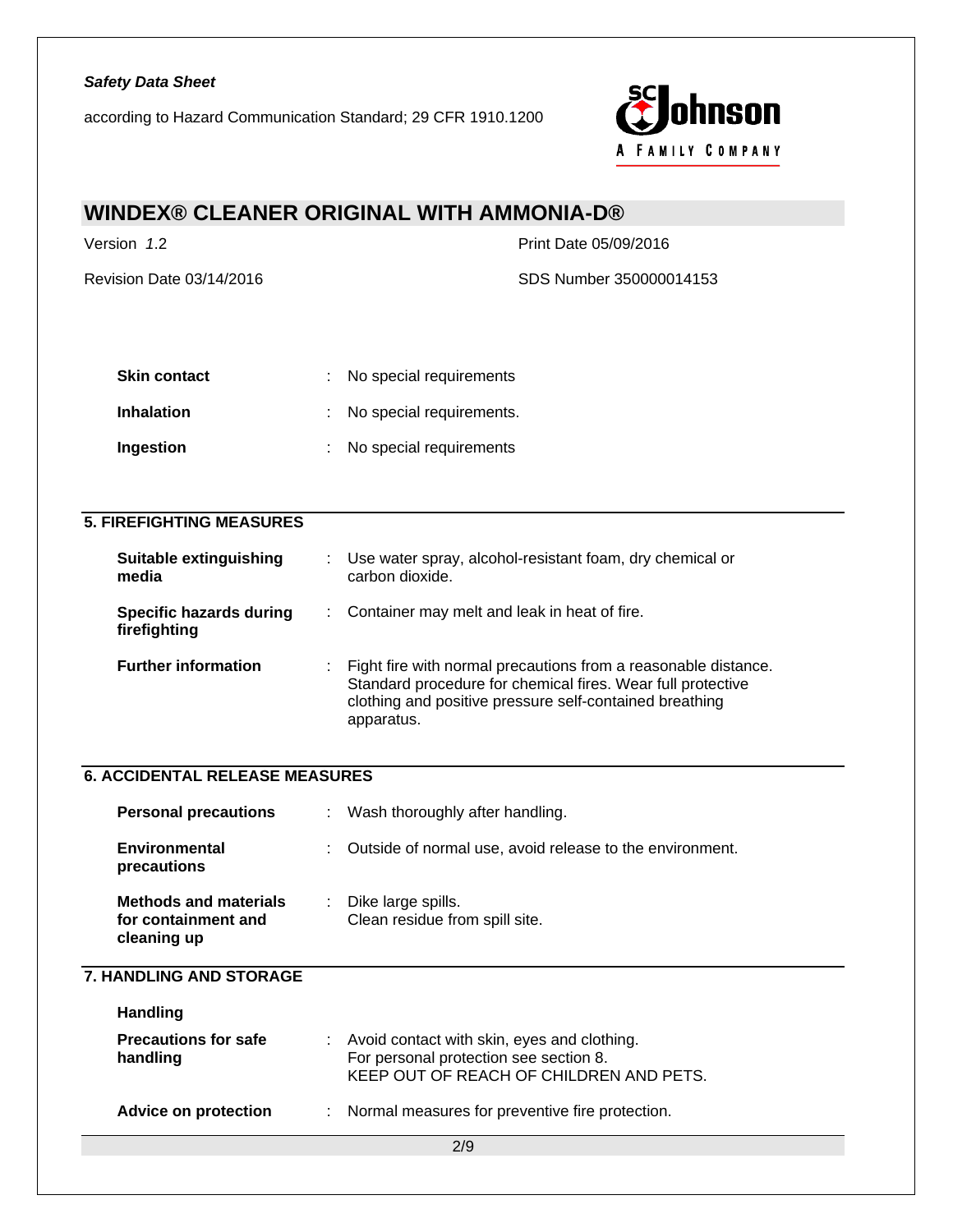according to Hazard Communication Standard; 29 CFR 1910.1200



# **WINDEX® CLEANER ORIGINAL WITH AMMONIA-D®**

**Storage** 

Version *1*.2 Print Date 05/09/2016

Revision Date 03/14/2016 SDS Number 350000014153

### **against fire and explosion**

| : Keep container closed when not in use. |
|------------------------------------------|
|                                          |
| : Stable under normal conditions.        |
|                                          |

# **8. EXPOSURE CONTROLS/PERSONAL PROTECTION**

### **Occupational Exposure Limits**

ACGIH or OSHA exposure limits have not been established for this product or reportable ingredients unless noted in the table above.

### **Personal protective equipment**

| <b>Respiratory protection</b> | No special requirements.                                                                                    |
|-------------------------------|-------------------------------------------------------------------------------------------------------------|
| <b>Hand protection</b>        | No special requirements.                                                                                    |
| Eye protection                | No special requirements.                                                                                    |
| Skin and body protection      | No special requirements.                                                                                    |
| <b>Hygiene measures</b>       | : Handle in accordance with good industrial hygiene and safety<br>practice. Wash thoroughly after handling. |

### **9. PHYSICAL AND CHEMICAL PROPERTIES**

| Form                   | ÷  | liquid                                      |
|------------------------|----|---------------------------------------------|
| Color                  | ÷  | blue                                        |
| Odor                   | ÷. | floral                                      |
| <b>Odour Threshold</b> |    | : Test not applicable for this product type |
| pH                     |    | : 10.7<br>at (25 C)                         |
|                        |    | 3/9                                         |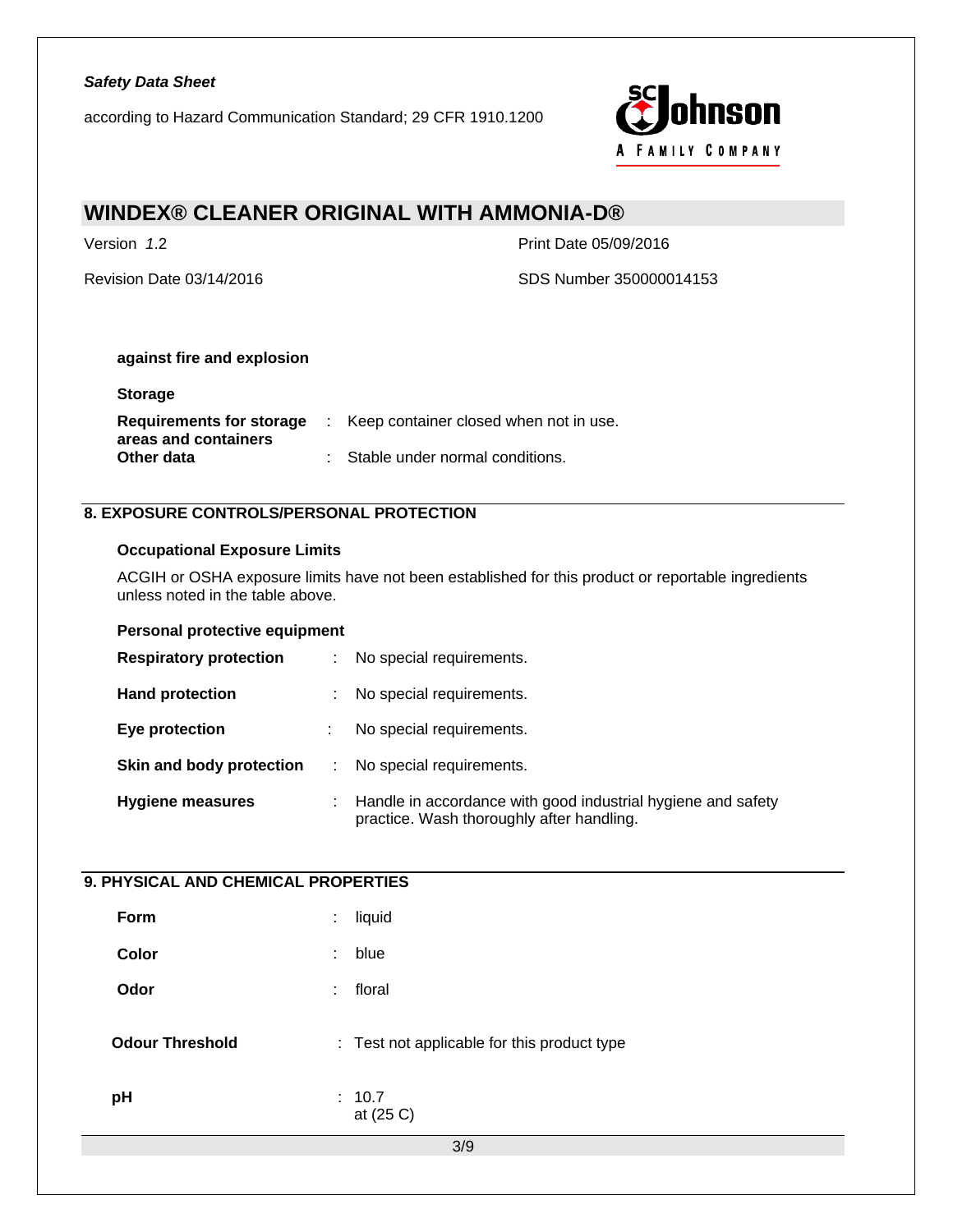according to Hazard Communication Standard; 29 CFR 1910.1200



# **WINDEX® CLEANER ORIGINAL WITH AMMONIA-D®**

Version *1*.2 Print Date 05/09/2016

Revision Date 03/14/2016 SDS Number 350000014153

| <b>Melting point/freezing point</b>        | : 0C                                                                    |
|--------------------------------------------|-------------------------------------------------------------------------|
| Initial boiling point and<br>boiling range | : 100 C                                                                 |
| <b>Flash point</b>                         | : does not flash                                                        |
| <b>Evaporation rate</b>                    | : Test not applicable for this product type                             |
| Flammability (solid, gas)                  | : Does not sustain combustion.                                          |
| explosive limits                           | Upper/lower flammability or : Test not applicable for this product type |
| Vapour pressure                            | : Calculated 31.7 hPa                                                   |
| <b>Vapour density</b>                      | : Test not applicable for this product type                             |
| <b>Relative density</b>                    | : 1.00 g/cm3 at 25 C                                                    |
| Solubility(ies)                            | : soluble                                                               |
| Partition coefficient: n-<br>octanol/water | : Test not applicable for this product type                             |
| <b>Auto-ignition temperature</b>           | : Test not applicable for this product type                             |
|                                            | <b>Decomposition temperature</b> : Heating can release hazardous gases. |
| Viscosity, dynamic                         | : similar to water                                                      |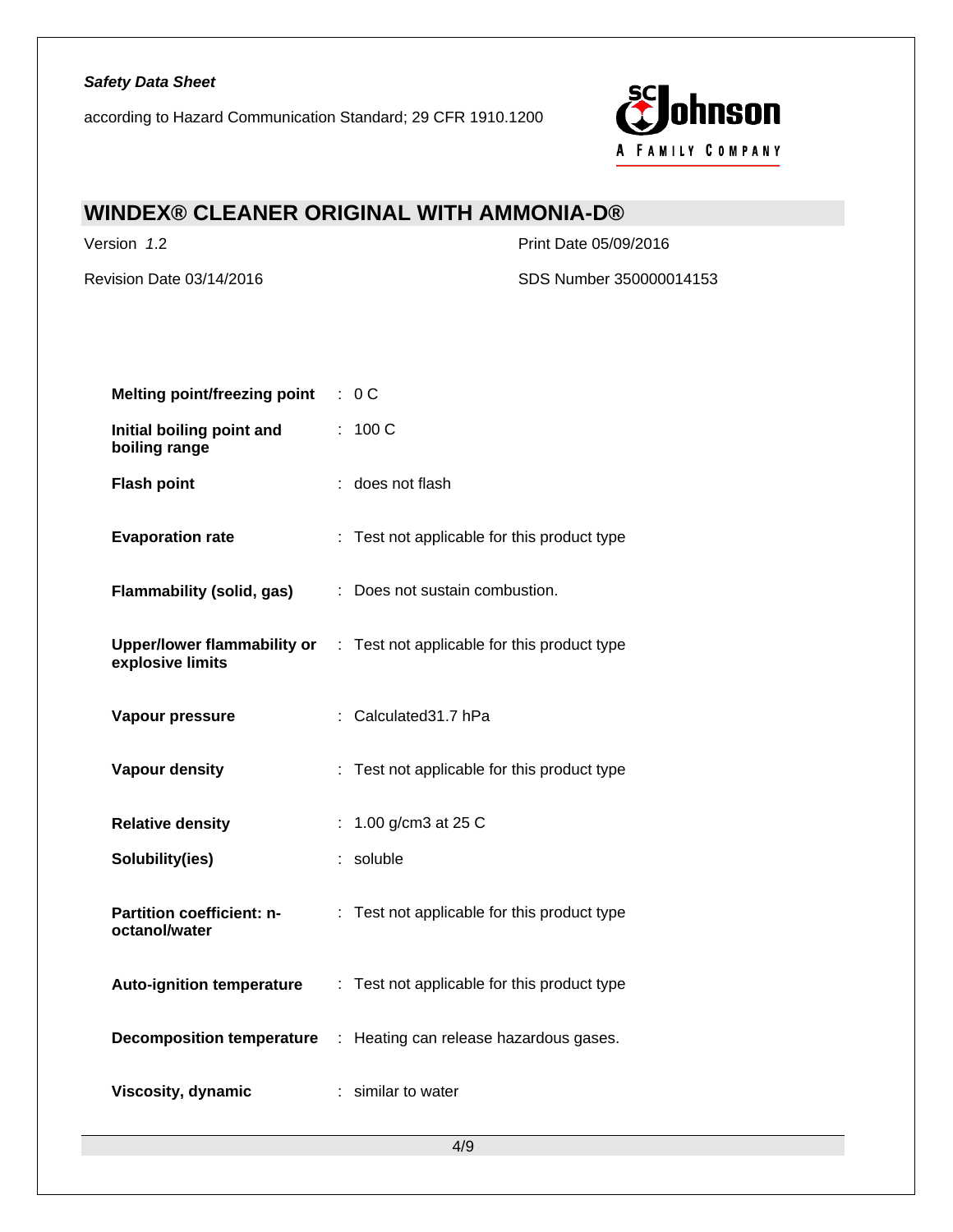according to Hazard Communication Standard; 29 CFR 1910.1200



| <b>WINDEX® CLEANER ORIGINAL WITH AMMONIA-D®</b>                   |                                                                                                                                     |  |
|-------------------------------------------------------------------|-------------------------------------------------------------------------------------------------------------------------------------|--|
| Version 1.2                                                       | Print Date 05/09/2016                                                                                                               |  |
| Revision Date 03/14/2016                                          | SDS Number 350000014153                                                                                                             |  |
|                                                                   |                                                                                                                                     |  |
| <b>Viscosity, kinematic</b>                                       | : similar to water                                                                                                                  |  |
| <b>Oxidizing properties</b>                                       | : Test not applicable for this product type                                                                                         |  |
| <b>Volatile Organic</b><br><b>Compounds</b><br>Total VOC (wt. %)* | 0.2 % - additional exemptions may apply<br>*as defined by US Federal and State Consumer Product<br>Regulations                      |  |
| <b>Other information</b>                                          | : None identified                                                                                                                   |  |
| <b>10. STABILITY AND REACTIVITY</b>                               |                                                                                                                                     |  |
| <b>Possibility of hazardous</b><br>reactions                      | : If accidental mixing occurs and toxic gas is formed, exit area<br>immediately. Do not return until well ventilated.               |  |
| <b>Conditions to avoid</b>                                        | : Direct sources of heat.                                                                                                           |  |
| Incompatible materials                                            | : Do not mix with bleach or any other household cleaners.<br>Strong bases                                                           |  |
| <b>Hazardous decomposition</b><br>products                        | Thermal decomposition can lead to release of irritating gases<br>and vapours.                                                       |  |
| <b>11. TOXICOLOGICAL INFORMATION</b>                              |                                                                                                                                     |  |
| <b>Emergency Overview</b>                                         | This product does not meet the criteria for classification in any<br>hazard class according to regulation OSHA 29 CFR<br>1910.1200. |  |
| <b>Acute oral toxicity</b>                                        | > 5000 mg/kg<br>LD50                                                                                                                |  |
| <b>Acute inhalation toxicity</b>                                  | $LC50 > 10$ mg/L<br>$\mathcal{L}^{\text{max}}$                                                                                      |  |
| <b>Acute dermal toxicity</b>                                      | > 5000 mg/kg<br>LD50                                                                                                                |  |
|                                                                   | 5/9                                                                                                                                 |  |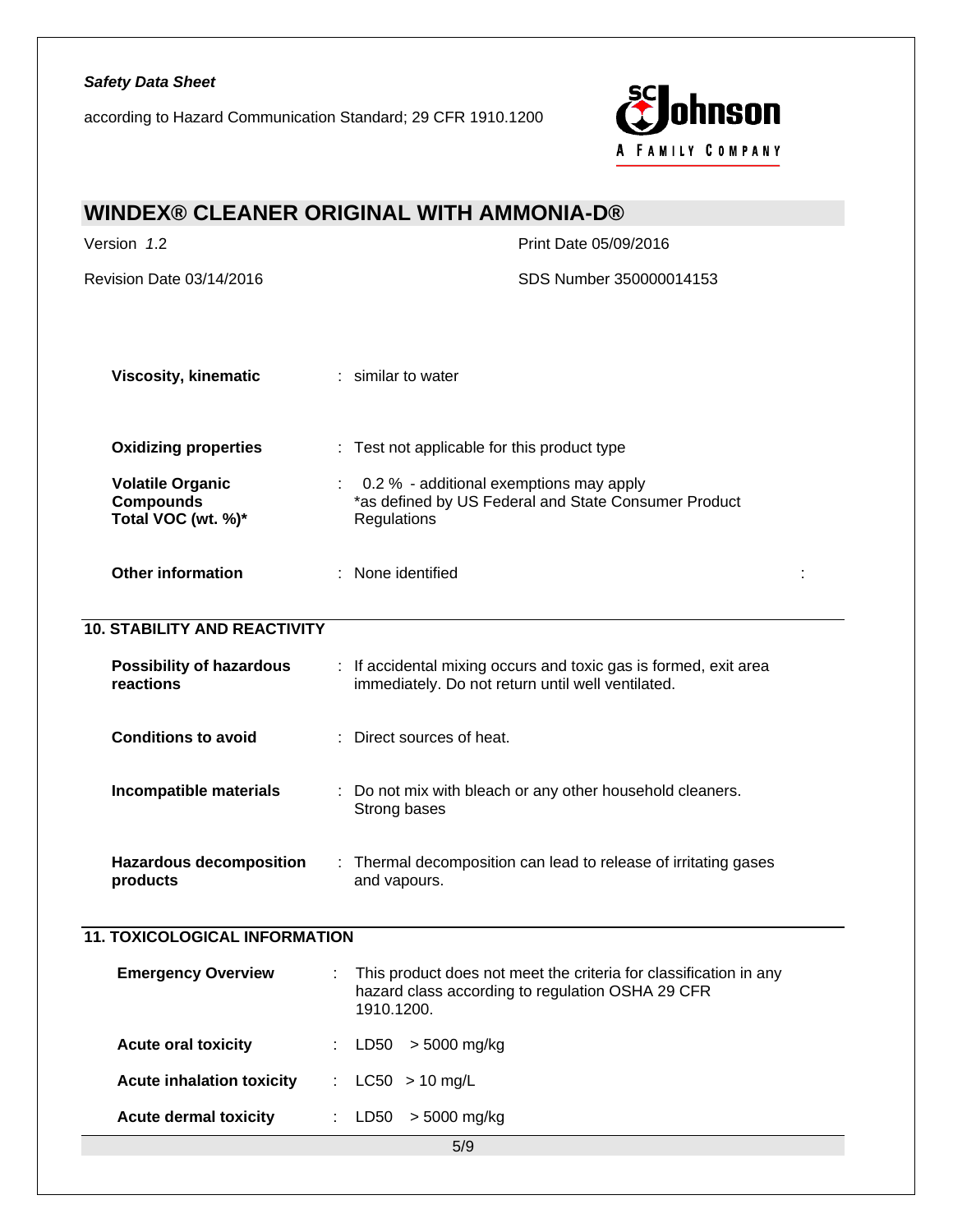according to Hazard Communication Standard; 29 CFR 1910.1200



# **WINDEX® CLEANER ORIGINAL WITH AMMONIA-D®**

Version *1*.2 Print Date 05/09/2016

Revision Date 03/14/2016 **SDS Number 350000014153** 

| <b>GHS Properties</b>                                    | <b>Classification</b>      | <b>Routes of entry</b>     |
|----------------------------------------------------------|----------------------------|----------------------------|
| Acute toxicity                                           | No classification proposed | Oral                       |
| Acute toxicity                                           | No classification proposed | Dermal                     |
| Acute toxicity                                           | No classification proposed | Inhalation - Dust and Mist |
| Acute toxicity                                           | No classification proposed | Inhalation - Vapour        |
| Acute toxicity                                           | No classification proposed | Inhalation - Gas           |
| Skin corrosion/irritation                                | No classification proposed |                            |
| Serious eye<br>damage/eye irritation                     | No classification proposed |                            |
| Skin sensitisation                                       | No classification proposed |                            |
| Respiratory<br>sensitisation                             | No classification proposed |                            |
| Germ cell mutagenicity                                   | No classification proposed |                            |
| Carcinogenicity                                          | No classification proposed |                            |
| Reproductive toxicity                                    | No classification proposed |                            |
| Specific target organ<br>toxicity - single<br>exposure   | No classification proposed |                            |
| Specific target organ<br>toxicity - repeated<br>exposure | No classification proposed |                            |
| Aspiration hazard                                        | No classification proposed |                            |

**Aggravated Medical**  : None known. **Condition** 

### **12. ECOLOGICAL INFORMATION**

**Product :** The product itself has not been tested.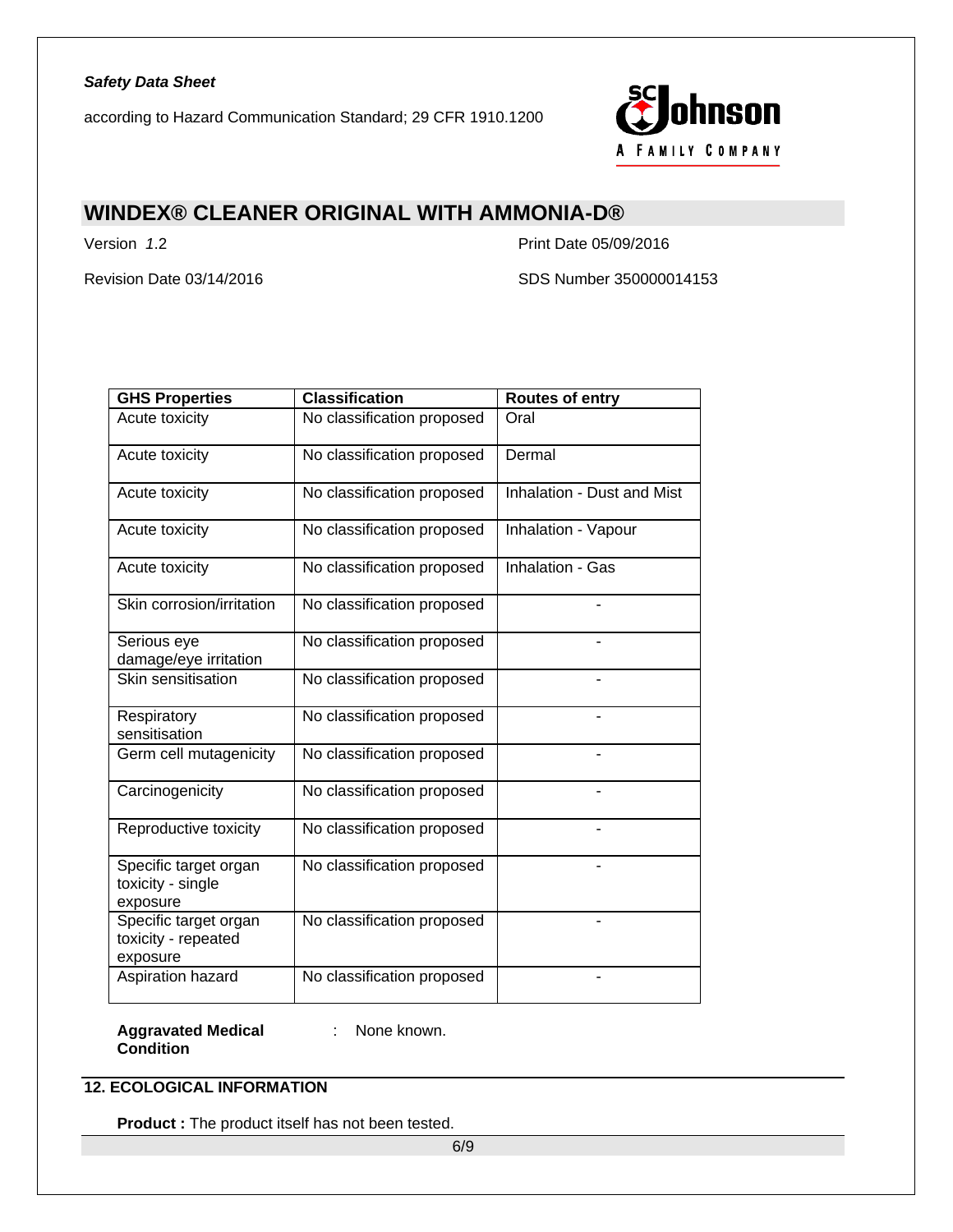according to Hazard Communication Standard; 29 CFR 1910.1200



# **WINDEX® CLEANER ORIGINAL WITH AMMONIA-D®**

Version *1*.2 Print Date 05/09/2016

Revision Date 03/14/2016 SDS Number 350000014153

### **Toxicity**

The ingredients in this formula have been reviewed and no adverse impact to the environment is expected when used according to label directions.

**No environmental data required.** 

**Other adverse effects : None known.** 

### **13. DISPOSAL CONSIDERATIONS**

 Consumer may discard empty container in trash, or recycle where facilities exist.

### **14. TRANSPORT INFORMATION**

Please refer to the Bill of Lading/receiving documents for up-to-date shipping information.

### **Land transport**

Not classified as dangerous in the meaning of transport regulations.

#### **Sea transport**

Not classified as dangerous in the meaning of transport regulations.

### **Air transport**

Not classified as dangerous in the meaning of transport regulations.

# **15. REGULATORY INFORMATION**

**Notification status :** All ingredients of this product are listed or are excluded from listing on the U.S. Toxic Substances Control Act (TSCA) Chemical Substance Inventory.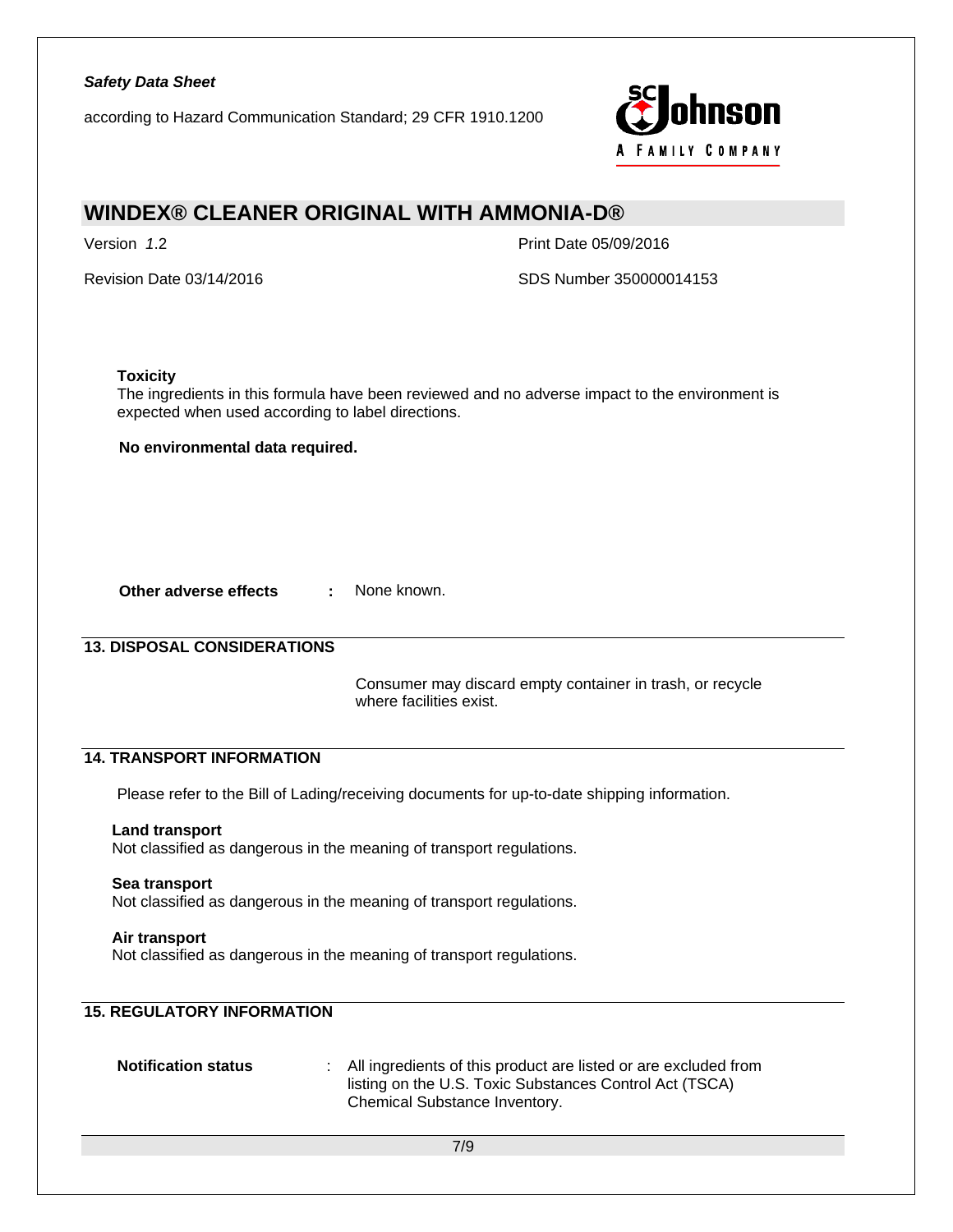according to Hazard Communication Standard; 29 CFR 1910.1200



# **WINDEX® CLEANER ORIGINAL WITH AMMONIA-D®**  Version *1*.2 Print Date 05/09/2016 Revision Date 03/14/2016 SDS Number 350000014153 **Notification status** : All ingredients of this product comply with the New Substances Notification requirements under the Canadian Environmental Protection Act (CEPA). **California Prop. 65** : This product does not contain any chemicals known to State of California to cause cancer, birth defects, or any other reproductive harm.

### **16. OTHER INFORMATION**

| <b>NFPA Ratings</b> |                          |
|---------------------|--------------------------|
| <b>Health</b>       |                          |
| <b>Fire</b>         | 0                        |
| <b>Reactivity</b>   | 0                        |
| <b>Special</b>      | $\overline{\phantom{0}}$ |

This information is being provided in accordance with the Occupational Safety and Health Administration (OSHA) regulation (29 CFR 1910.1200). The information supplied is designed for workplaces where product use and frequency of exposure exceeds that established for the labeled consumer use.

### **Further information**